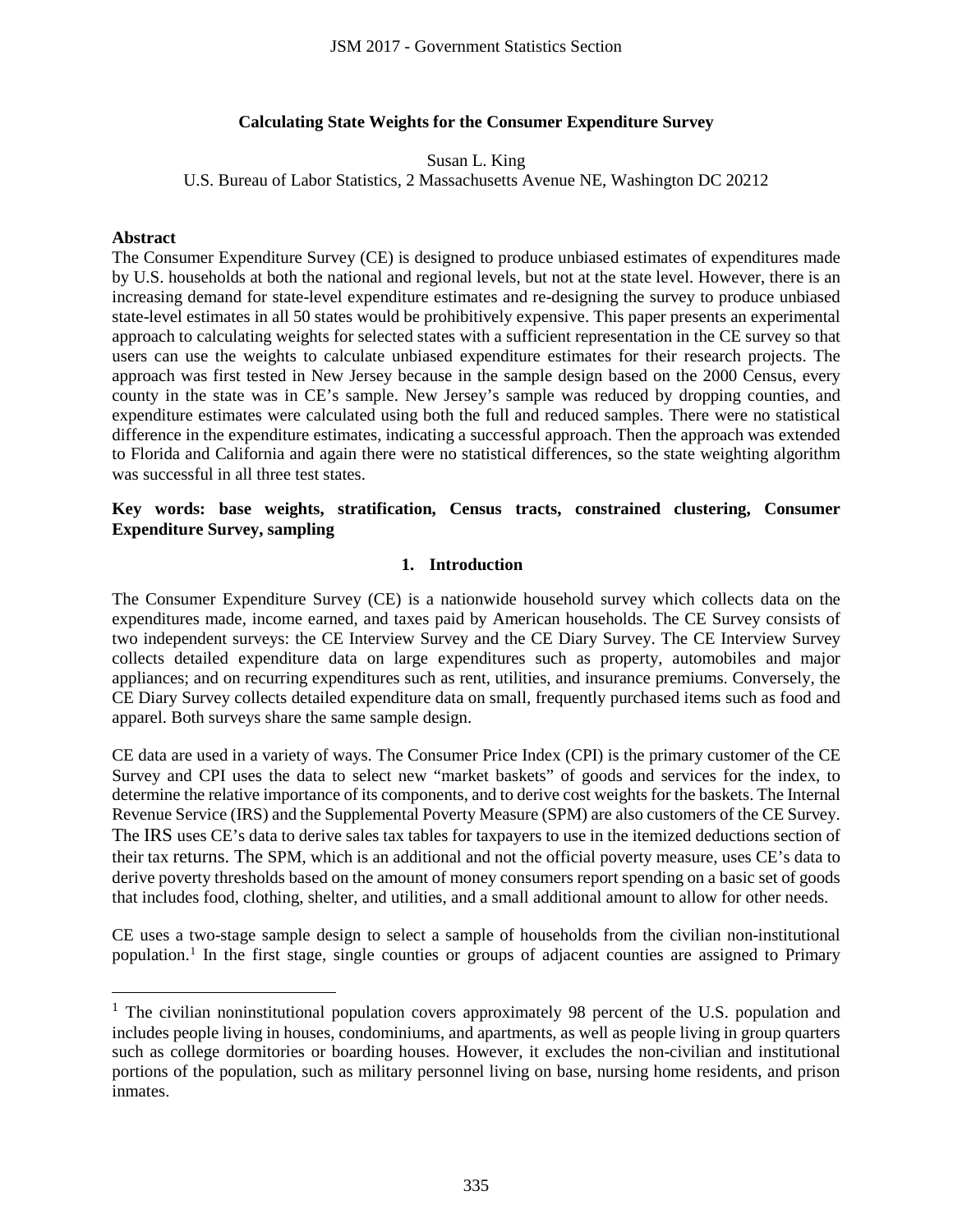Sampling Units (PSUs) and a representative sample of PSUs is selected for the survey. In the second stage of the sample design, a representative sample of addresses isselected by systematic random sampling within each PSU.

CE redesigns its survey after every decennial census to reflect population changes, and to improve both coverage and sample selection procedures. CE has 91 PSUs in its sample which are distributed across the United States. Some of the PSUs are large metropolitan areas and are included in every design, whereas the other PSUs may enter and leave the sample with a design change after a decennial census. Some states may not have a PSU or only one or more rural PSUs, while other states such as New Jersey, may have every county in the sample. The sampling weights for each household are calibrated to national and regional population totals, but not state population totals. This means that the expenditure estimates are statistically valid at the national and regional levels, but not at the state level.

One approach to providing state-level estimates is for CE to calculate estimates for major expenditure categories for all 50 states, including the states without PSUs, and publish the tables. Another approach is to calculate weights for select states with PSUs that continue regardless of sample design changes and provide the user with weights so that they can produce expenditure estimates for their research projects. The latter approach was selected. The objective is to develop a state weighting algorithm for calculating respondent weights at the state level which parallels current procedures for estimating respondent weights at the national and regional levels. The state-level weights will be put on a separate public database so that the state weights can be merged with CE's Public Use Microdata (PUMD) files, allowing researchers to calculate state expenditure estimates for their projects.

New Jersey was selected as a test state because every county was included in a sampled PSU in Design 2000, the sample design based on the 2000 Census. Every county in New Jersey was included in either the New York or Philadelphia PSU. Therefore, expenditure data was available in every county of New Jersey, allowing for the calculation of the state's "true" expenditures. In Design 2010, the sample design based on the 2010 Census, five counties were dropped from the sample design. In this experiment, data from the sampled New Jersey counties in the 2010 Census were retained in the 2000 database and the state expenditures re-calculated. Thus, Design 2000 was treated as "truth" and Design 2010 was treated as an experiment, allowing a comparison of expenditure estimates from every county in the state with expenditure estimates from a subset of the counties. The estimates from the two designs were found not to be statistically different and found to be similar to estimates from CE's Philadelphia and New York Metropolitan Statistical Areas (MSAs). CE's large urban PSUs are also referred to as MSAs. Also, CE and the American Community Survey (ACS) ask similar questions for two expenditure categories, Electricity and natural gas and Rented dwellings. The ratio of the CE to ACS estimates at the national level were almost identical to the state level estimates, indicating that the New Jersey estimates were of the same quality as the national estimates. JSM 2017 - Government Statistics Section<br>presentative sample of PSUs is selected fo<br>ative sample of addresses is selected by sys<br>every decemnial census to reflect population<br>procedures. CE has 91 PSUs in its sample<br>the sam

This experimental technique for calculating state weights and expenditure estimates was then applied to Florida and California where only a subset of the counties in the state are included in sampled PSUs. The state expenditure estimates for Florida and California also compared favorably to expenditure estimates from state MSAs and for the two expenditure categories from the ACS. In conclusion, the results from the three states indicate that the technique for computing state weights is promising.

# **2. Overview of CE's Sample Design**

It is important to understand CE's national sample design and weighting because the calculation of state weights is a modification of the national procedures (Neiman et al., 2015).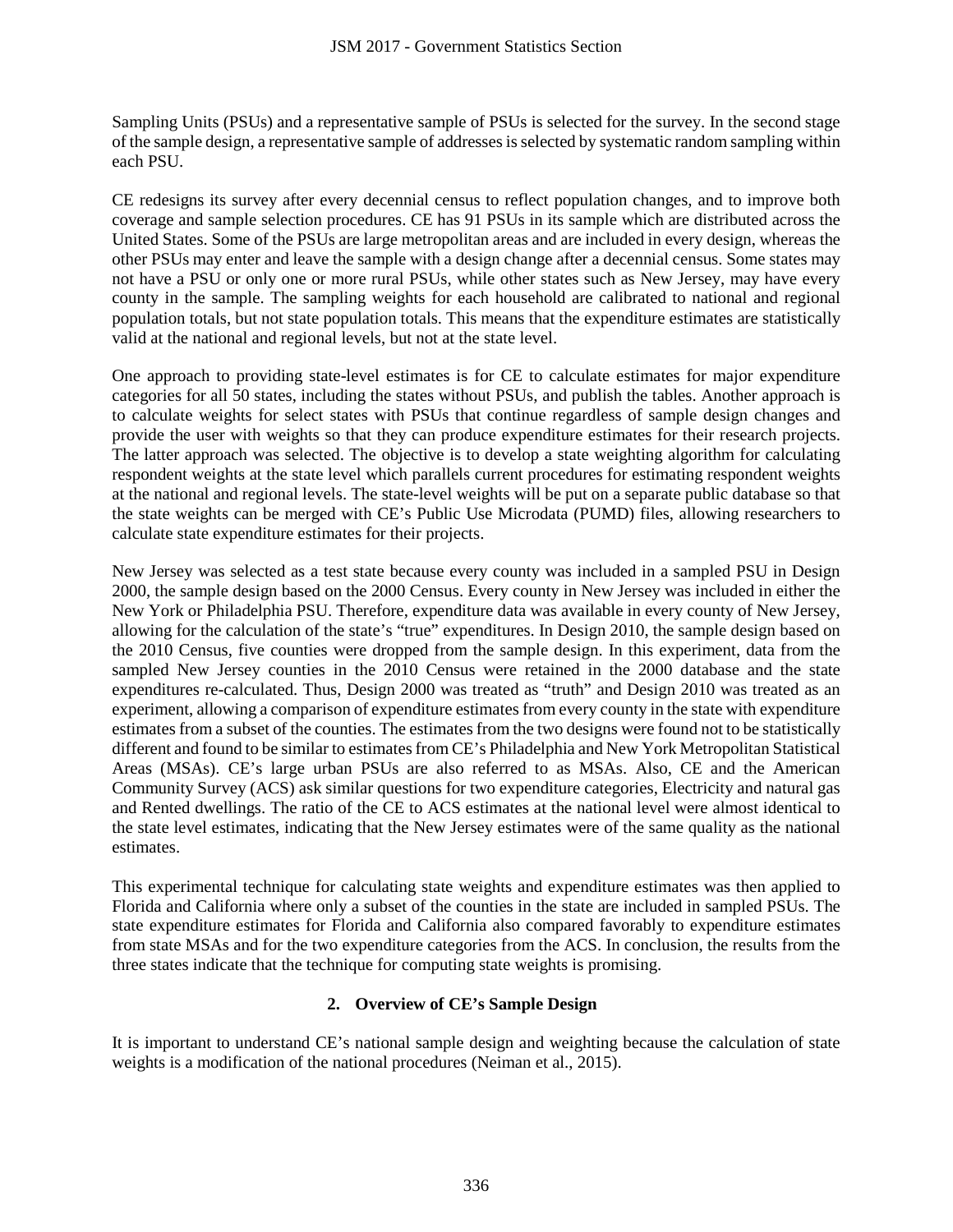# **2.1 First Stage Sample Design**

There are three major tasks in the first stage of a multi-stage stratified sample design: defining PSUs, stratifying PSUs, and selecting PSUs (Murphy 2008).

In the first stage, all 3,143 counties in the United States are assigned to PSUs. Urban PSUs are defined by the U.S. Office of Management and Budget (OMB) by assigning counties surrounding an urban core to geographic entities called Core Based Statistical Areas (CBSAs) where the assignment is based on each county's degree of economic and social integration to the urban core as measured by commuting patterns. There are two types of CBSAs: metropolitan CBSAs which are CBSAs that have an urban core with more than 50,000 people, and micropolitan CBSAs which are CBSAs that have an urban core with 10,000 to 50,000 people. All other counties are rural, and OMB does not group rural counties into small clusters of adjacent counties. CE defines its own rural PSUs using an adjacency matrix and zero-one integer linear programming (King 2012). In general, rural PSUs have their state's identity suppressed on CE's PUMD file because they have fewer than 100,000 people and there is a risk of identifying individual respondents. As a result, in most states, rural PSUs cannot be used for their state estimates.

After defining PSUs, each PSU is assigned to a stratification cluster based on its size-class and Census Region or Division. The primary objective of PSU stratification is to minimize the between-PSU component of sampling variance (Murphy 2008). In other words, the PSUs within each stratification cluster should be as homogenous as possible with respect to the survey variable, expenditures, but there should be variability between the stratification clusters. Also, within each Census Region or Division, each stratification cluster should have approximately the same population to minimize variance. This is a constrained clustering problem and is solved using heuristic algorithms. In Design 2010 a new heuristic stratification algorithm was developed which uses k-means clustering and zero-one integer linear programming (King et al.*,* 2011). In Design 2010, four clustering variables were used: median household property value, median household income, latitude, and longitude. Median household income and median household property value correlate with expenditures and are calculated for each PSU from five-year ACS estimates. JSM 2017 - Government Statistics Section<br>the first stage of a multi-stage stratified<br>PSUs (Murphy 2008).<br>The first indeptoted States are assigned to PS<br>and Budget (OMB) by assigning countie<br>Based Statistical Areas (CBSAs)

After stratification, one PSU is selected to represent the PSUs in the stratification cluster with probability proportional to size. Very large metropolitan PSUs are assigned to their own stratum and are selected with probability of one. Consequently, these PSUs are referred to as self-representing. In Design 2010, selfrepresenting PSUs have populations greater than 2.5 million people, whereas in Design 2000, the population cut-off was 2.7 million. The remaining PSUs are non-self-representing. The smaller metropolitan and micropolitan PSUs are stratified together in Design 2010, but stratified separately in Design 2000.

## **2.2 Second Stage Sample Design**

 $\overline{a}$ 

After selecting the PSUs, a representative sample of addresses within each PSU is selected using systematic random sampling. The interest is in consumer units (CUs), <sup>[2](#page-2-0)</sup> which are groups of people in households who pool their incomes to make joint expenditure decisions, but since there is usually one consumer unit per household and one household per address, the terms "address," "household," and "consumer unit" are often used interchangeably.

The first step of selecting a sample of addresses within each PSU is determining the survey's nationwide sample size and allocating it to the sample PSUs. CE's budget allows 12,000 addresses to be selected per year for the Interview Survey and 12,000 addresses per year for the Diary Survey. The objective of the allocation process is to allocate the 12,000 addresses to the 91 sampled PSUs such that the variance of CE's

<span id="page-2-0"></span><sup>&</sup>lt;sup>2</sup> Consumer units include families; groups of unrelated people who live together and pool their incomes to make joint expenditure decisions; and single persons who live alone or with other individuals but who are financially independent of the other individuals.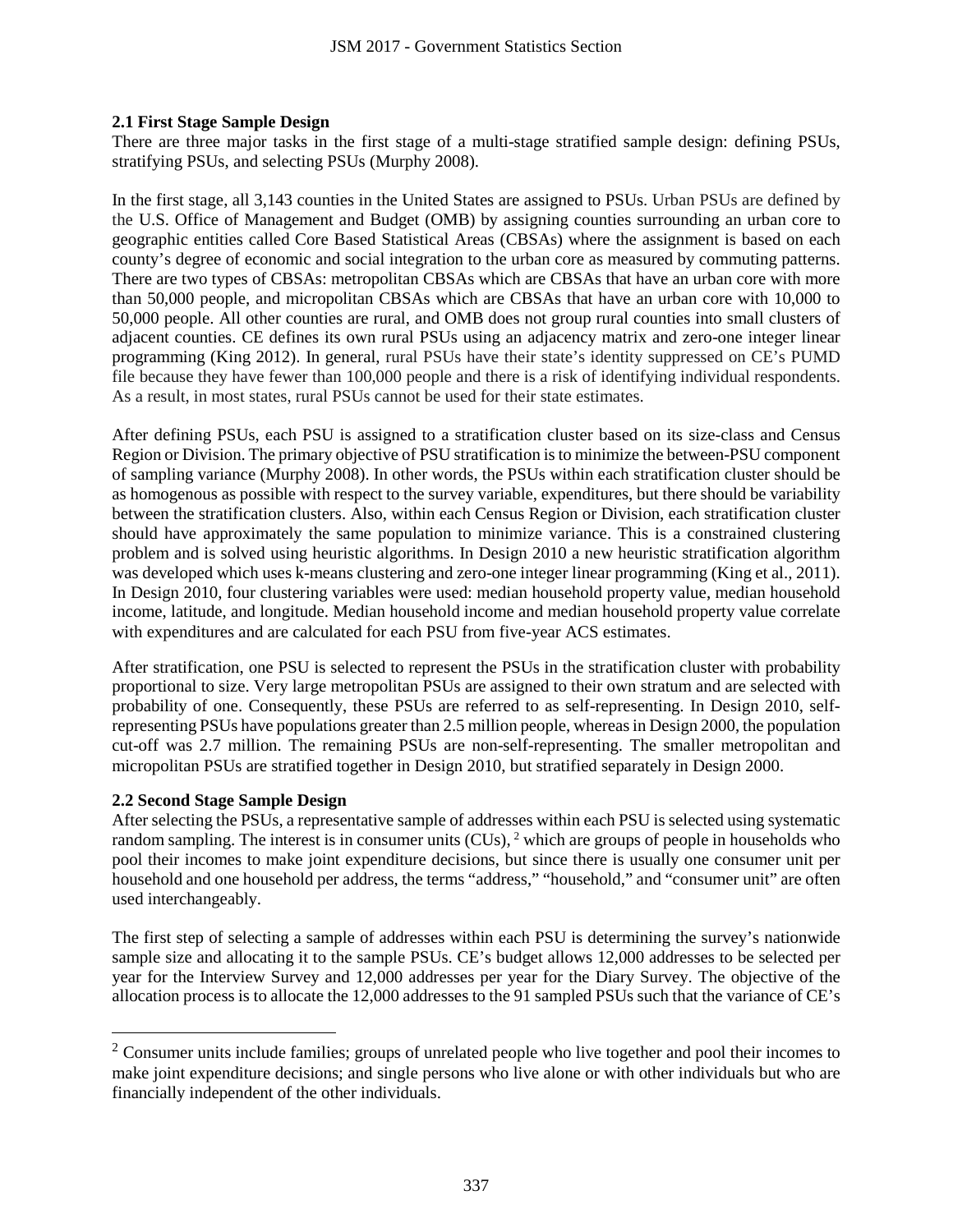most important statistic, the average annualized expenditure per consumer unit nationwide on all items, is minimized (Neiman et al., 2015). This objective is accomplished by allocating the nationwide sample to individual PSUs proportional to the number of people they represent, i.e., their stratum's population. After the sample has been allocated, a representative sample of addresses within each PSU is selected with systematic random sampling, where the within PSU sampling interval for each PSU is the number of addresses on the sampling frame in the PSU divided by the number of sample addresses allocated to the PSU. JSM 2017 - Government Statistics Section<br>
rage annualized expenditure per consumer<br>
b). This objective is accomplished by allot<br>
the number of people they represent, i.e.,<br>
a representative sample of addresses wis<br>
a repr

# **3. Weighting for CE's Survey and State Weights**

After drawing a representative sample of addresses in every PSU, each CU is assigned a base weight, which is the number of addresses in the population represented by the selected CU. The base weight is adjusted for subsampling in the field, noninterviews, and finally calibrated to known population totals.

# **3.1 Base Weights for the National Estimates**

CE has a two-stage sample design which is reflected in the base weights. For Design 2000, the base weights are defined as:

Base Weight =  $\frac{1}{\text{Probability of Selecting PSU}} \times (2 \times \text{Within PSU Sampling Interval})$ 

where

Probability of Selecting  $PSU = \frac{PSU$  Population<br>Stratification Cluster Population

The probability of selection is calculated in the first stage of the sample design after the PSUs have been stratified and selected. The within PSU sampling interval is from the second sampling stage and is multiplied by two because a single sample is drawn for the combined Diary and Interview Survey with the sampled addresses alternately assigned to the Diary and Interview Survey. Beginning in 2018, the factor "2" will no longer be required since the sample of addresses will be drawn separately.

# **3.2 Base Weights for the State Estimates**

The base weights for the state estimates are calculated similar to the national estimates. The primary difference is that. U.S. Census tracts replace PSUs for determining the probability of selection. Census tracts are small contiguous areas within a county or county equivalent that are relatively permanent from census to census. Ideally, Census tracts are approximately 4,000 people but can range from 1,200 to 8,000 people. Census tracts vary in geographical size, depending on population density, and range from a few blocks in densely populated areas to hundreds of square miles in sparsely populated areas.

Census tracts for a state are stratified using the same procedure for stratifying PSUs. For state estimates, the number of clusters is set to five, corresponding to the number of income quintiles. Only two clustering variables are used for state estimates: median household property value and median household income, which correlate with expenditures and are calculated for each Census tract from five-year ACS estimates. Latitude and longitude are not used as clustering variables for state-level estimates.

The same "within PSU sampling interval" is used for both state and national estimates, hence for the state weights, the base weights are calculated for each stratum as: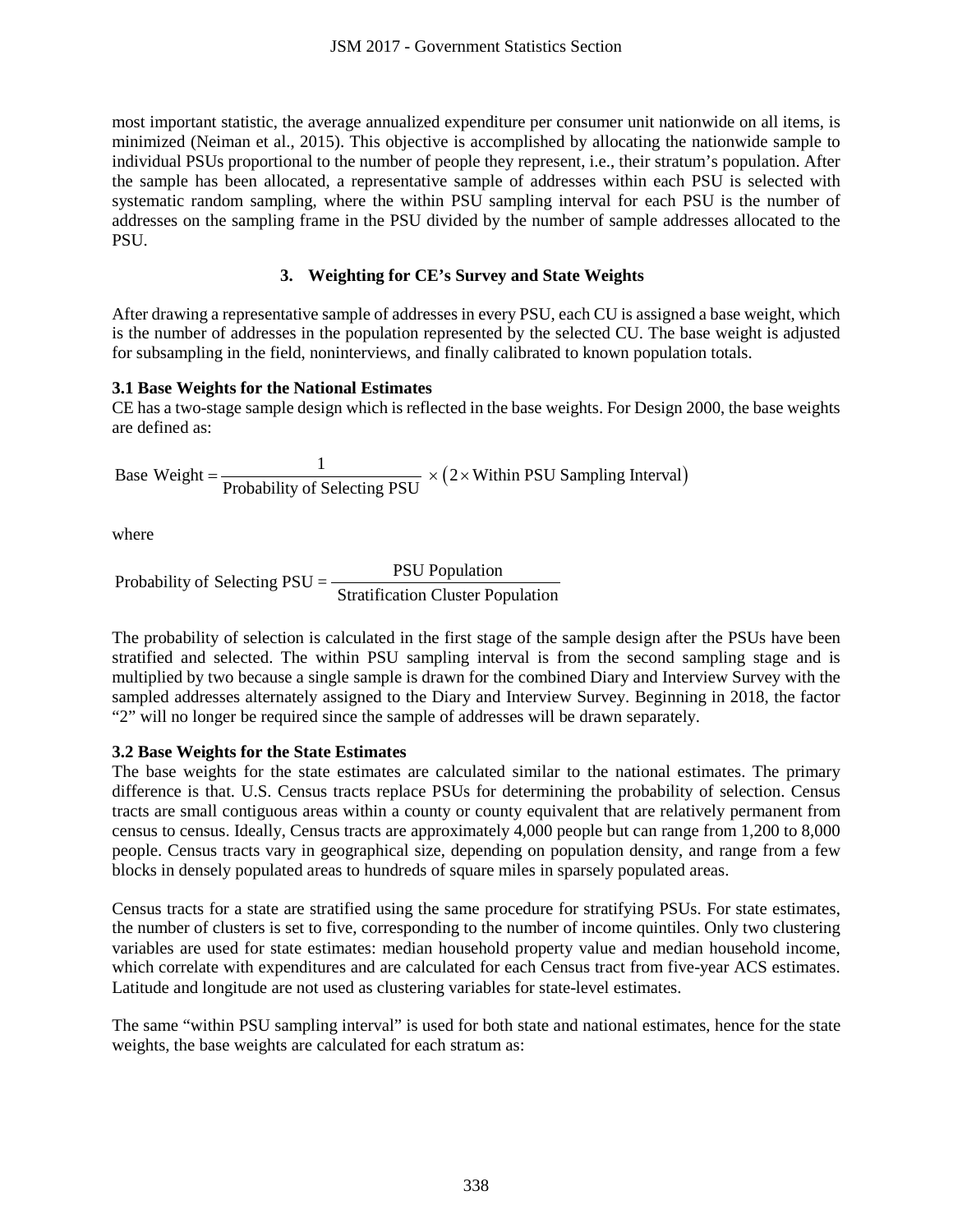State Base Weight = 
$$
\left(\frac{\text{Sum of the Tract Populations in State in a Stratum}}{\text{Sum of CE's Tract Populations in a Stratum}}\right) x
$$

(Within PSU Sampling Interval)

# **3.3 Weighting Control Factor**

The weighting control factor adjusts for subsampling in the field, which occurs when a data collector visits a particular address and discovers multiple housing unit where only one housing unit was expected. The weighting control factor is generally 1.0, since subsampling is infrequent.

# **3.4 Noninterview Adjustment**

The noninterview adjustment factor adjusts for interviews that cannot be conducted in occupied housing units due to a consumer's refusal to participate in the survey or the inability to contact anyone at the housing unit in spite of repeated attempts. For the national estimates, the sample CUs are partitioned into cells and an initial noninterview adjustment factor is calculated for each cell using a cell weighting procedure, where the cells are defined by five variables: the month in which the data was collected, the region of the U.S., the average adjusted gross income in the CU's zip code, the consumer unit size, and the number of contact attempts made by interviewers. The initial noninterview adjustment factor is calculated for each cell, but when there is an insufficient number of CUs in a cell, the factor is adjusted using a hierarchical cell collapsing procedure where cells are collapsed together using two of the five cell-defining variables: the consumer unit size and the number of contact attempts made by interviewers. Cells are not collapsed by month, the four regions of the U.S. (Northeast, Midwest, South, and West), or the three income groups (bottom 10%, middle 80%, and top 10%) which are formed using the average adjusted gross income in the CU's zip code according to a publicly available database from the IRS. JSM 2017 - Government Statistics Section<br>
he Tract Populations in State in a Stratum<br>
of CE's Tract Populations in a Stratum<br>
SU Sampling Interval)<br>
SU Sampling in the field, which oc<br>
rest multiple housing unit where onl

For state estimates, the noninterview adjustment is also calculated for each CU using the cell weighting procedure along with the hierarchical cell collapsing procedure. However, the procedure is run at the state level instead of at the regional level and run quarterly instead of monthly. The state's sample size is too small for monthly processing. A surrogate variable, ACS's median household income for each CU's Census tract replaced the average adjusted gross income in the CU's zip code.

# **3.5 Calibration**

The final weight adjustment is calibration which adjusts the STAGE1WTs of the respondent CUs to sum to 24 "known" population totals to account for frame undercoverage. STAGE1WT is the product of the base weight x weighting control factor x noninterview adjustment factor. CE uses Lagrange multipliers to select the weights that minimize the amount of change made to the STAGE1WTs so that the calibrated weights multiplied by the number of CU members in each of the 24 demographic groups sum to the 24 population totals. The 24 population totals are from the Current Population Survey (CPS) and are: the total number of households in the U.S.; the total number of homeowning households in the U.S.; the total number of people in the four regions of the U.S.; the total number of people in the urban areas of those four regions; and the total number of people in 14 age x race categories. The population totals are updated every quarter from CPS.

At the state level, the same procedure is used, except only 9 "known" population totals are used in the Lagrange multiplier algorithm: the total number of households in the state; the total number of homeowning households in the state and the total number of people in 7 age categories. In most states, there is an insufficient number of black people in the sample for the calibration algorithm to converge, especially in the Diary Survey, which is the reason the 14 age x race categories were reduced to 7 age categories. On occasion, there was also an insufficient number of people in the 75+ age category, and when that occurred the 65-74 and 75+ age categories were combined into a single 65+ age category.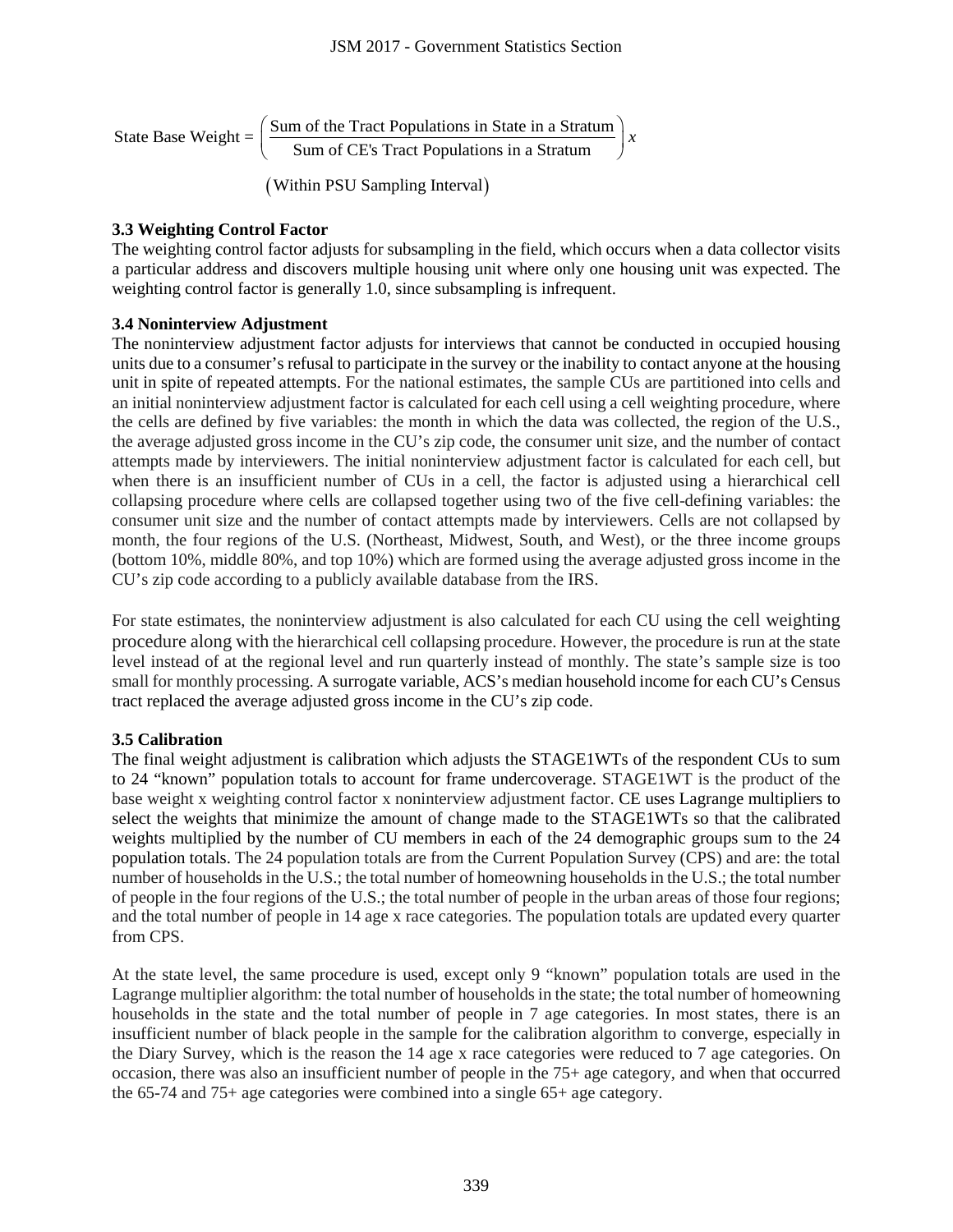There are infinitely many set of weights that sum to the 24 (or 9) "known" population totals. The algorithm sets limits on the amount the STAGE1WTs can change, between 0.5 and 4, and the final weights are the product of the STAGE1WT x calibration factor.

#### **4. Variance**

Both the expenditure means and variances are calculated using the final weights from calibration using complete interviews. CE has a complex sample design and for the national estimates, balanced repeated replication (BRR) is used to generate an unbiased estimate of the sampling variance for expenditure means. CE assigns its PSUs to 43 rows of a Hadamard matrix, which are balanced by population, and the CUs within each stratum are randomly assigned to one of two half samples. For the state estimates, it is not possible to assign Census tracts to rows on a Hadamard matrix, so the jackknife, another method for estimating variances in a complex sample design, is applied (Valliant et al., 2013).

In applying the jackknife, one unit is deleted within a stratification cluster at a time. A unit is a county tract combination. Census tracts are unique within a county, but their codes may be duplicated in other counties so it is useful to create a new variable, CTY\_TRACT, by concatenating county and tract. Some CTY\_TRACTs are void of CUs and these are not used in the jackknife. Other CTY\_TRACTs have one or more CUs, usually less than twelve. In the jackknife, each CTY\_TRACT, i, is deleted one-at-a-time within a stratification cluster, h. Let  $n_h$  be the number of CTY\_TRACTs in cluster h. All CUs in the deleted CTY\_TRACT have their state weights set to zero. The other  $(n_h - 1)$  CTY\_TRACTs in stratification cluster h have their state weights multiplied by  $n_h/(n_h - 1)$  to represent the full stratification cluster. CUs in other stratification clusters retain their original state weight. Each deletion is a replicate,  $\hat{\theta}_{(hi)}$ , with a mean expenditure estimate for each of the over 800 expenditure categories and there is a replicate for each CTY\_TRACT. The mean for the full sample is  $\hat{\theta}$ . The variance for each expenditure category is calculated using the following formula. JSM 2017 - Government Statistics Section<br>weights that sum to the 24 (or 9) "known"<br>unt the STAGE1WTs can change, between<br>TAGE1WTs can change, between<br>TAGE1WTs calibration factor.<br>4. **Variance**<br>d variances are calculated u

$$
V(\hat{\theta}) = \sum_{h=1}^{5} \frac{n_h - 1}{n_h} \sum_{i=1}^{n_h} (\hat{\theta}_{(hi)} - \hat{\theta})^2
$$

#### **5. State Estimates-Data**

Five quarters of data from the Interview Survey and four quarters of data from the Diary Survey are required to calculate one-year estimates of consumer expenditures. Respondents for the Interview Survey are queried about their expenditures over a three-month period and interviews conducted in the first quarter of a year have expenditures from the previous year; therefore, five quarters of data are required to capture all expenditures that occurred in a single calendar year. Respondents for the Diary Survey are queried about their expenditures for the current week and there is no overlap for the previous year. Interview and Diary data from 2013 and quarter 1 of 2014 were selected for this project. Design 2010 was not implemented until 2015, so the data for this project uses Design 2000.

Other required variables include Census tract population, median household income and median household property value. The source of these variables is the 5-year, 2010-2014, estimates from the ACS.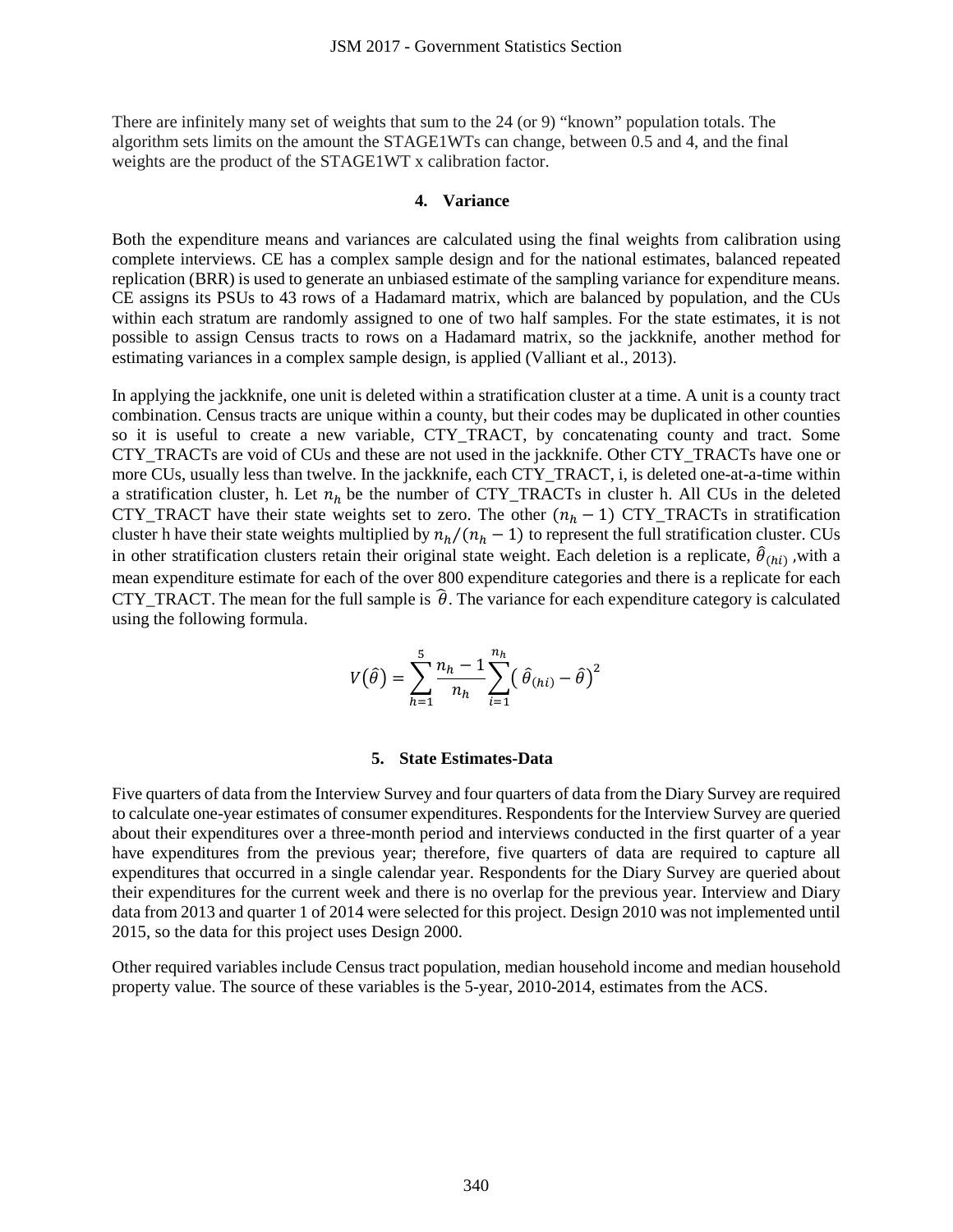#### **6. State Estimates–New Jersey**

New Jersey was selected as a test state because in Design 2000, every county was in a sampled PSU: either the Philadelphia or New York PSU. Therefore, expenditure data was available in every county of New Jersey, allowing for the calculation of the state's "true" expenditures. In Design 2010, three counties in southern New Jersey in the Philadelphia PSU (Atlantic, Cumberland, and Cape May) and two counties in the northern New Jersey in the New York PSU (Warren and Mercer) were dropped. Using the same data from Design 2000, data from the sampled New Jersey counties in the 2010 Census were retained, reweighted, and a new set of state weights calculated. An evaluation of the differences between Design 2000 and Design 2010 expenditures gives an indication of the procedure's effectiveness when extended to other states where a smaller portion of the population is sampled.

Each Census tract in New Jersey was assigned to one of five stratification clusters using a heuristic stratification algorithm and two clustering variables from five-year ACS estimates: median household property value and median household income. These two clustering variables correlate with expenditures and are an indication of wealth. It is helpful to examine the distribution of wealth, as indicated by the mapping of the 2,010 Census tracts in New Jersey by stratification cluster, Figure 1. The varying geographic size of the clusters is evident in Figure 1. Smaller Census tracts in geographic size represent denser populations. The population is denser and more affluent in Northern New Jersey. Approximately 76% of the CUs in New Jersey are in the New York PSU. Consequently, the expenditure estimates are closer to New York than Philadelphia.



 $(191,700, 38,842)$ 

Figure 1. The Census tracts in New Jersey are mapped by their cluster stratification assignment and the cluster centers are provided below the map. The first coordinate is the median household property value and the second coordinate is median household income. The clusters are ordered in increasing median household property value. The higher median household property value and income tracts predominate in Northern New Jersey. The tract size indicates population density.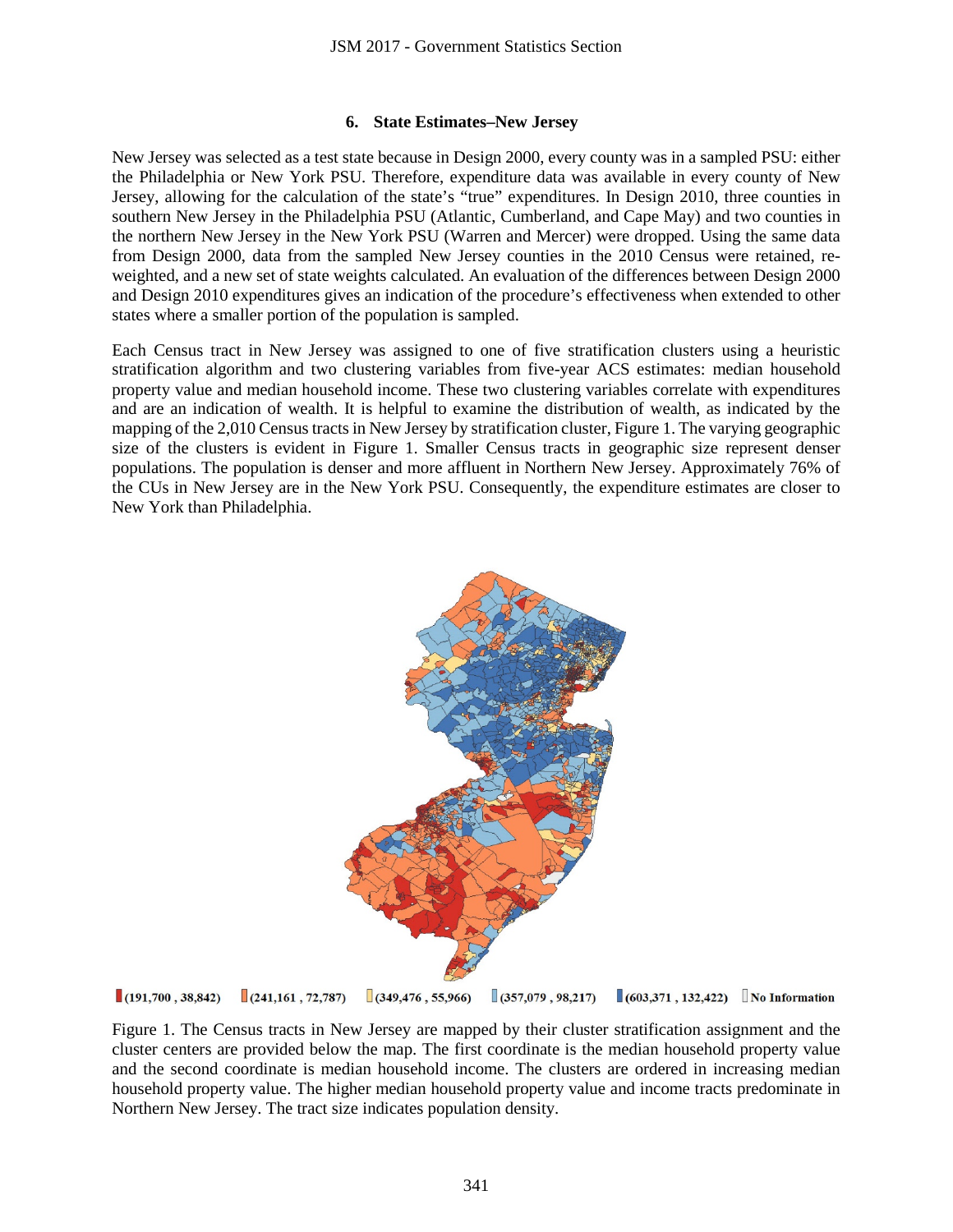For both designs, New Jersey state-level expenditure estimates and their corresponding standard errors (SEs)and coefficient of variations (CVs) for 2013 are given in Table 1. Also, MSA-level expenditure estimates for 2013-2014 for the Philadelphia and New York MSAs are provided in the table for comparison. Currently, CE plans to publish state level estimates for New Jersey using one year of data, but currently publishes MSA-level expenditure estimates every year using two years of data.

From Table 1, both designs have similar mean expenditures. For Average annual expenditures, the difference between the two designs is \$112 for a \$65,000 expenditure. Housing, Transportation, and Food are major expenditure categories and the difference in the two designs are: \$11, \$59, and \$107, respectively. In general, as expected, the standard errors increase with the reduced sample size in Design 2010, but the difference in SEs are small. The difference in SEs between the two designs for Average annual expenditures, Housing, Transportation, and Food are: \$254, \$23, \$116, and \$32, respectively. Another method of comparison, which accounts for the magnitude of the expenditures, is coefficient of variation, which is the ratio of the SE to the mean. For both designs, the CVs are of the same magnitude. For Average annual expenditures, the CV is 3.70% for Design 2000 and 4.08% for Design 2010. The coefficient of variation is highest for Education, a highly variable expense, since not all CU's have education expenses. These statistics indicate that the expenditure estimates from the reduced sample, Design 2010, are as reliable as the expenditure estimates from the full sample, Design 2000. JSM 2017 - Government Statistics Section<br>state-level expenditure estimates and thei<br>mis (CVs) for 2013 are given in Table 1<br>Philadelphia and New York MSAs are provident<br>Filadelphia and New York MSAs are provident<br>state lev

Also from Table 1, it is evident that CE's Design 2000 and 2010 estimated state expenditure means are closer to the means for the New York MSA than to the means for Philadelphia MSA. An exception is Transportation, which is closer to the Philadelphia MSA. Although, the Philadelphia and New York MSAs include counties outside of New Jersey, the closeness of CE's mean expenditure estimates to the MSAs mean expenditure estimates provides confidence that the state weighting algorithm is working correctly.

Another approach to evaluating the procedure for calculating state weights is to compare CE's expenditure estimates to those from other government surveys, which ask questions on a subset of topics covered by the CE Survey. CE is always interested in how the estimates from other surveys compare with CE's estimates. CE compared two of its expenditure categories, Electricity and natural gas and Rented dwellings, with the data in ACS's PUMD files. The comparison was made for the New Jersey estimates as well as for the national estimates. It is difficult to compare the estimates from two surveys due to conceptual differences in the questions, as well as differences in their target populations, sample designs, and interviewing procedures.

A comparison of the two surveys' estimates for two expenditure categories, Electricity and natural gas and Rented dwellings, is presented in Table 2. CE's Design 2000 expenditure estimates are lower than the ACS's expenditure estimates. For Electricity and natural gas, the CE/ACS ratio for the nation and New Jersey are 0.86 and 0.87, respectively. However, for Rented dwellings, the CE/ACS ratio is lower for the nation than for New Jersey, 0.79 and 0.87. The CE/ACS ratios are similar for Design 2010. Since, the CE/ACS ratios for New Jersey are as high as the CE/ACS ratios for the nation, this indicates that the New Jersey estimates are of equal quality as that for the nation and that the state weighting algorithm is working correctly.

In summary, several approaches were taken to evaluating the state expenditure estimates for New Jersey. Design 2000, with expenditure data from CUs in all counties, was compared to Design 2010, with expenditure data from CUs in a subset of the counties. Design 2000 and Design 2010 means and SEs were close to each other and the CVs were of the same magnitude as well. Because the New Jersey population is denser and more affluent in the portion of the state in the New York PSU, the New Jersey estimates are closer to the New York MSA estimates, as expected. Finally, the CE/ACS ratios for New Jersey were of equal quality as the national estimates. These results indicate that the state weighting algorithm will be effective in states where only a subset of the state's counties is included in the survey.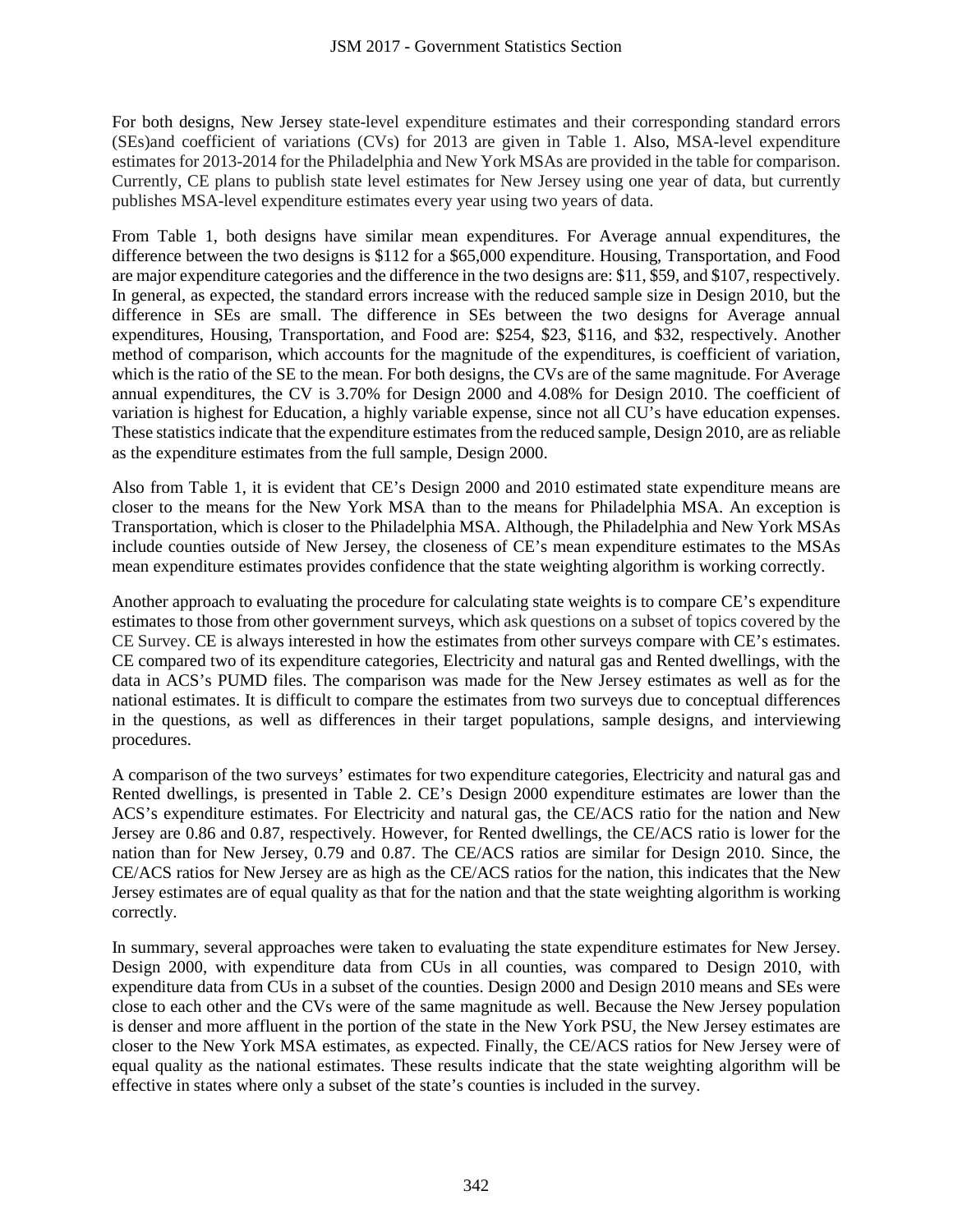|                                                                       |             |             |               | CE's Estimated State Expenditures for 2013 |            | Coefficient of Variation |         | CE's MSA Tables for 2013-2014 |             |
|-----------------------------------------------------------------------|-------------|-------------|---------------|--------------------------------------------|------------|--------------------------|---------|-------------------------------|-------------|
|                                                                       |             | Design 2000 |               | Design 2010                                |            | Design                   | Design  | Philadelphia                  | New York    |
| <b>Expenditure Category</b>                                           | Mean $(\$)$ |             | $SE($ \$)     | Mean $(\$)$                                | $SE($ \$)  | 2000 (%)                 | 2010(%) | Mean $(\$)$                   | Mean $(\$)$ |
| Average annual<br>expenditures                                        | 65,165      |             | 2,408         | 65,277                                     | 2,662      | 3.70                     | 4.08    | 57.907                        | 63,193      |
| Food                                                                  | 7,842       |             | 524           | 7,735                                      | 556        | 6.68                     | 7.19    | 7,263                         | 7,329       |
| Alcoholic beverages                                                   |             | 588         | 90            | 589                                        | 104        | 15.40                    | 17.73   | 636                           | 541         |
| Housing                                                               | 25,064      |             | 850           | 25,074                                     | 827        | 3.39                     | 3.30    | 20,475                        | 25,046      |
| Apparel and services                                                  | 2,600       |             | 379           | 2,631                                      | 399        | 14.59                    | 15.15   | 2,193                         | 2,334       |
| Transportation                                                        | 9,177       |             | 790           | 9,118                                      | 906        | 8.61                     | 9.93    | 9,500                         | 8,442       |
| Healthcare                                                            | 3,857       |             | 228           | 3,945                                      | 260        | 5.92                     | 6.59    | 4,386                         | 3,937       |
| Entertainment                                                         | 2,584       |             | 197           | 2,491                                      | 191        | 7.61                     | 7.66    | 2,730                         | 2,597       |
| Personal care products and<br>services                                |             | 778         | $80\,$        | 747                                        | 82         | 10.22                    | 10.99   | 676                           | 748         |
| Reading                                                               |             | 110         | 23            | 108                                        | 23         | 20.91                    | 21.52   | 105                           | 100         |
| Education                                                             | 3,238       |             | 1,063         | 3,502                                      | 1,366      | 32.84                    | 39.01   | 2,003                         | 2,575       |
| Tobacco products and<br>smoking supplies                              |             | 289         | 45            | 277                                        | 44         | 15.62                    | 16.03   | 343                           | 230         |
| Miscellaneous                                                         |             | 547         | 83            | 527                                        | 89         | 15.26                    | 16.86   | 561                           | 652         |
| Cash contributions                                                    | 1,543       |             | 205           | 1,505                                      | 230        | 13.30                    | 15.28   | 1,237                         | 1,669       |
| Personal insurance and<br>pensions                                    | 6,950       |             | 469           | 7,030                                      | 487        | 6.74                     | 6.93    | 5,800                         | 6,993       |
| Table 2. CE and ACS comparison of New Jersey Design 2000 expenditures |             |             |               |                                            |            |                          |         |                               |             |
|                                                                       |             | National    |               |                                            | New Jersey |                          |         |                               |             |
| <b>Expenditure Category</b>                                           | $CE($ \$)   | $ACS$ (\$)  | $CE/ACS$ (\$) | $CE($ \$)                                  | $ACS$ (\$) | $CE/ACS$ (\$)            |         |                               |             |
| <b>Electricity and Natural Gas</b>                                    | 1,814.16    | 2,117.00    | 0.86          | 2,308.24                                   | 2,667.57   | 0.87                     |         |                               |             |
| <b>Rented Dwellings</b>                                               | 3,323.61    | 4,220.06    | 0.79          | 4,507.20                                   | 5,167.57   | $0.87\,$                 |         |                               |             |

Table 1. New Jersey State means, SEs, CVs, and Philadelphia and New York MSA means for primary expenditure categories

# Table 2. CE and ACS comparison of New Jersey Design 2000 expenditures

|                                    | National |                   |               | New Jersey |                   |               |  |
|------------------------------------|----------|-------------------|---------------|------------|-------------------|---------------|--|
| <b>Expenditure Category</b>        | $CE($ \$ | ACS (S)           | $CE/ACS$ (\$) | CE(S)      | ACS (S)           | $CE/ACS$ (\$) |  |
| <b>Electricity and Natural Gas</b> |          | 1,814.16 2,117.00 | 0.86          |            | 2.308.24 2.667.57 | 0.87          |  |
| <b>Rented Dwellings</b>            | 3.323.61 | 4.220.06          | 0.79          | 4.507.20   | 5.167.57          | 0.87          |  |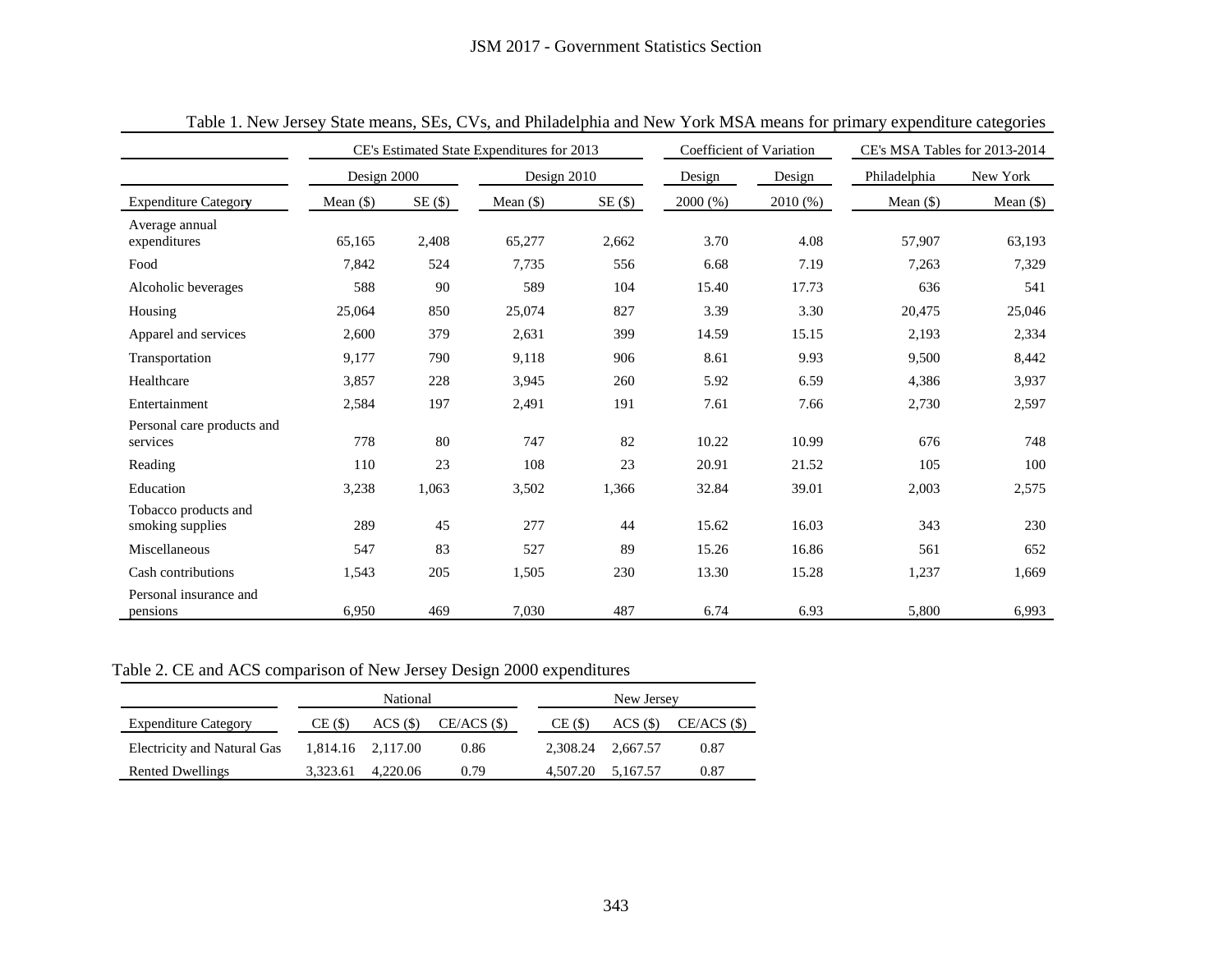# **7. State Estimates–Florida**

Florida provides a different scenario to test the state weighting algorithm because it has both selfrepresenting and non-self-representing PSUs. In Design 2010, PSUs are self-representing if they have more than 2.5 million people, so Miami and Tampa are self-representing PSUs and the other PSUs in the state are non-self-representing. By contrast, in Design 2000 the self-representing threshold was 2.7 million people, so Miami was the only self-representing PSU and the other PSUs in the state (including Tampa) were non-self-representing.

Self-representing PSUs have larger within-PSU sampling intervals than non-self-representing PSUs, which has an impact on the state base weight, see Section 3.2. The first factor in the base weight equation is calculated at the state and not at an individual PSU level. Consequently, the base weights are higher for self-representing PSUs than for non-self-representing PSUs, but the number of interviews in a non-selfrepresenting PSUs is approximately the same as in a self-representing PSU. Thus, in the state estimates, households in self-representing PSUs have more weight than households in non-self-representing PSUs.

The stratification cluster algorithm uses zero-one integer linear programming in which the number of decision variables is equal to the number of stratification clusters (five) times the number of Census tracts. Thus, Florida has 4,245 Census tracts, and 21,225 decision variables whereas, New Jersey had 2,010 Census Tracts and 10,050 decision variables. It was important to test the stratification cluster algorithm, a vital component of the state weighting algorithm, on a problem of this size. The zero-one integer linear programming component solved the assignment problem and the mapping of Census tracts by stratification cluster.is shown in Figure 2. The cluster centers are provided below the map. The first coordinate is the median household property value and the second coordinate is median household income. JSM 2017 - Government Statistics Section<br>7. State Estimates-Florida<br>cenario to test the state weighting algor<br>enting PSUs. In Design 2010, PSUs are self-representing PSUs. In Design 2010, PSUs are self-<br>contrast, in Design

Table 3 shows both the state expenditure means and SEs for Florida and the MSA means for Miami. The state means and Miami MSA means are of the same magnitude, but in general, the state expenditures are slightly higher. However, residents in Miami spend more on Housing, Personal care products and services, and Education than the state average.

The difference between the state expenditures and Miami expenditures is not unexpected. Approximately 22% of the Florida CUs are from the Miami PSU, so the state is not dominated by Miami. Also, Miami is not an affluent metropolitan area. In 2010-2014, income after taxes in Miami (\$48,310), which affects expenditures, is lower than the regional income after taxes for the South (\$53,566) and for the United States (\$57,364) (Dotson).

The CE and ACS comparison for two Florida expenditure categories, Electricity and natural gas and Rented dwellings, are presented in Table 4. For Electricity and natural gas, the CE/ACS Florida ratio is 0.88, which is slightly higher than the national CE/ACS ratio of 0.86. For Rented dwellings, the Florida CE/ACS ratio is 0.85 which is higher than the national CE/ACS ratio of 0.79. As with New Jersey, the state CE/ACS ratios are as good or better than the national CE/ACS ratios indicating that the state weighting algorithm is effective.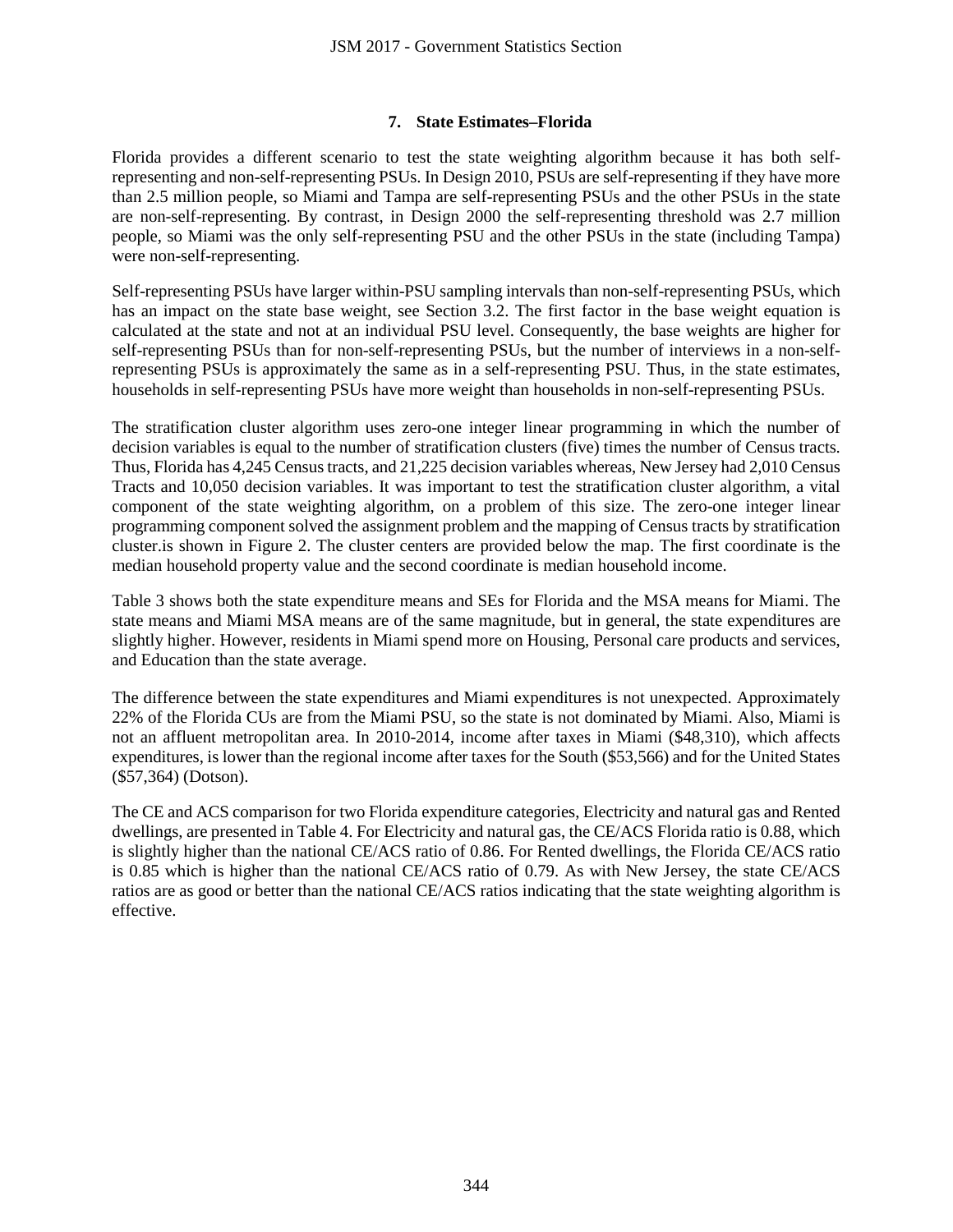

Figure 2. The Census tracts in Florida are mapped by their cluster stratification assignment and the cluster centers are provided below the map. Highly populated tracts are small geographic areas which appear grayblack and predominate along the coast.

| I able 5. Florida state expenditure means and SES and Milanii MSA means |                             |               |             |  |  |  |
|-------------------------------------------------------------------------|-----------------------------|---------------|-------------|--|--|--|
|                                                                         | <b>CE's Estimated State</b> | Miami MSA     |             |  |  |  |
|                                                                         | Expenditures for 2013       | for 2013-2014 |             |  |  |  |
| <b>Expenditure Category</b>                                             | Mean $(\$)$                 | $SE($ \$)     | Mean $(\$)$ |  |  |  |
| Average annual expenditures                                             | 45,944                      | 1,787         | 43,066      |  |  |  |
| Food                                                                    | 6,142                       | 370           | 5,610       |  |  |  |
| Alcoholic beverages                                                     | 383                         | 68            | 375         |  |  |  |
| Housing                                                                 | 16,719                      | 591           | 16,981      |  |  |  |
| Apparel and services                                                    | 1,392                       | 209           | 1,350       |  |  |  |
| Transportation                                                          | 8,304                       | 629           | 7,243       |  |  |  |
| Healthcare                                                              | 2,976                       | 177           | 2,433       |  |  |  |
| Entertainment                                                           | 1,970                       | 161           | 1,565       |  |  |  |
| Personal care products and services                                     | 647                         | 97            | 712         |  |  |  |
| Reading                                                                 | 69                          | 11            | 54          |  |  |  |
| Education                                                               | 480                         | 111           | 632         |  |  |  |
| Tobacco products and smoking                                            |                             |               |             |  |  |  |
| supplies                                                                | 232                         | 30            | 172         |  |  |  |
| Miscellaneous                                                           | 494                         | 166           | 376         |  |  |  |
| Cash contributions                                                      | 1,243                       | 260           | 739         |  |  |  |
| Personal insurance and pensions                                         | 4,895                       | 427           | 4,823       |  |  |  |

Table 3. Florida state expenditure means and SEs and Miami MSA means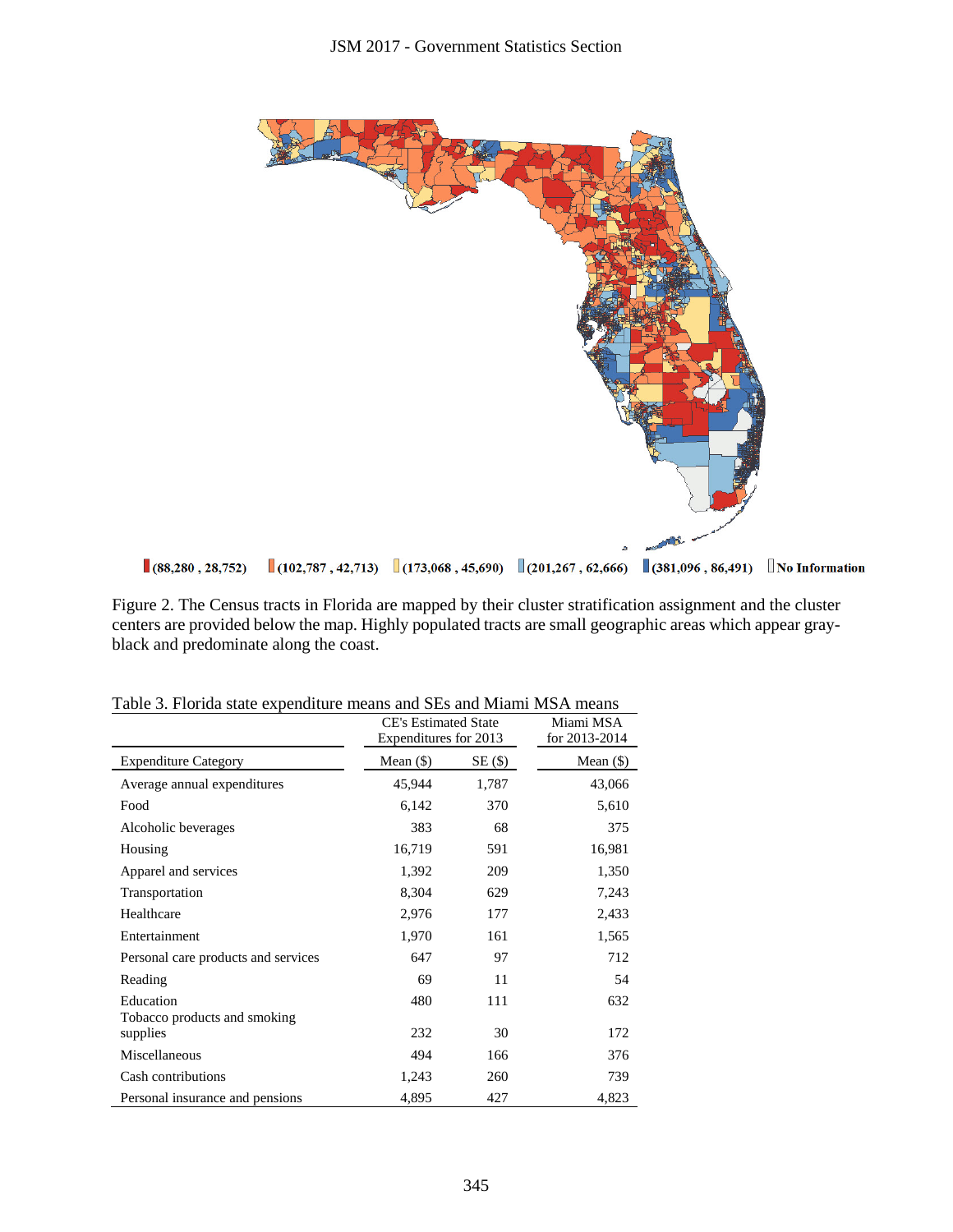Table 4. CE and ACS comparison of Florida expenditures

|                             | Florida  |          |        |  |
|-----------------------------|----------|----------|--------|--|
| <b>Expenditure Category</b> | CE (\$)  | ACS (S)  | CE/ACS |  |
| Electricity and natural gas | 1.671.94 | 1.905.32 | 0.88   |  |
| Rented dwellings            | 3,605.01 | 4,229.70 | 0.85   |  |

#### **8. State Estimates–California**

California has the largest number of Census tracts of any state in the United States, 8,057 and it was important to test whether the stratification cluster algorithm could solve a problem with 40,285 decision variables. The algorithm successfully assigned Census tracts to stratification clusters and the mapping is shown in Figure 3. The high-income and densely populated areas are primarily along the coast.



Figure 3. The Census tracts in California are mapped by their cluster stratification assignment and the cluster centers are provided below the map. The first coordinate is the median household property value and the second coordinate is median household income. The higher income and property value tracts predominate along the coast and the interior Census tracts have lower population, median household property value, and median household income.

California has three self-representing PSUs and several non-self-representing PSUs. The self-representing PSUs are: San Francisco, San Diego, and Los Angeles and its suburbs. Approximately 76% of California's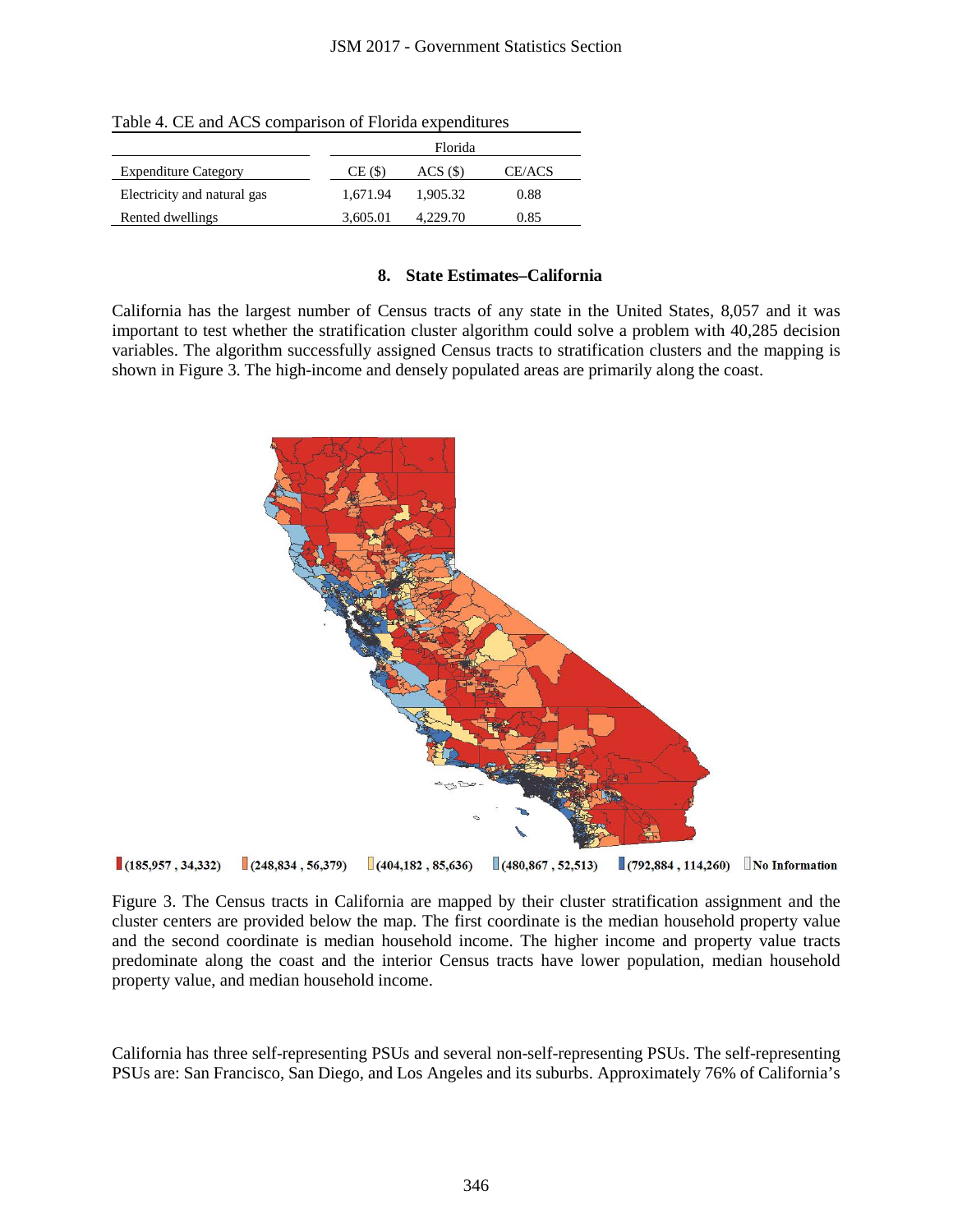| CE Estimated Weights<br>Expenditures for 2013<br>Mean $(\$)$<br>58,583<br>7,441<br>552<br>22,574<br>1,901<br>8,566<br>3,352<br>2,661<br>791 | $SE($ \$)<br>1,358<br>258<br>50<br>519<br>124<br>372<br>149<br>114 | Table 5. California state and MSA means for CE's primary expenditure categories<br>Los Angeles<br>Mean $(\$)$<br>55,546<br>7,278<br>478<br>21,501<br>1,920<br>8,315<br>3,178 | CE's MSA Tables for 2013-2014<br>San Diego<br>Mean $(\$)$<br>63,189<br>6,936<br>681<br>23,774<br>1,977<br>10,319         | Table 5 shows the state expenditure means and SEs for California and the MSA means for Los Ange<br>San Diego, and San Francisco. The California state expenditure estimates are within the range of the the<br>MSA expenditure estimates, which is expected because of the predominance of the three large metropoli<br>San Francisco<br>Mean $(\$)$<br>68,765<br>8,152<br>721<br>25,663<br>2,227                                                                                                                                                                                                                                                                                                                                                                                                                                                                                                    |
|---------------------------------------------------------------------------------------------------------------------------------------------|--------------------------------------------------------------------|------------------------------------------------------------------------------------------------------------------------------------------------------------------------------|--------------------------------------------------------------------------------------------------------------------------|------------------------------------------------------------------------------------------------------------------------------------------------------------------------------------------------------------------------------------------------------------------------------------------------------------------------------------------------------------------------------------------------------------------------------------------------------------------------------------------------------------------------------------------------------------------------------------------------------------------------------------------------------------------------------------------------------------------------------------------------------------------------------------------------------------------------------------------------------------------------------------------------------|
|                                                                                                                                             |                                                                    |                                                                                                                                                                              |                                                                                                                          |                                                                                                                                                                                                                                                                                                                                                                                                                                                                                                                                                                                                                                                                                                                                                                                                                                                                                                      |
|                                                                                                                                             |                                                                    |                                                                                                                                                                              |                                                                                                                          |                                                                                                                                                                                                                                                                                                                                                                                                                                                                                                                                                                                                                                                                                                                                                                                                                                                                                                      |
|                                                                                                                                             |                                                                    |                                                                                                                                                                              |                                                                                                                          |                                                                                                                                                                                                                                                                                                                                                                                                                                                                                                                                                                                                                                                                                                                                                                                                                                                                                                      |
|                                                                                                                                             |                                                                    |                                                                                                                                                                              |                                                                                                                          |                                                                                                                                                                                                                                                                                                                                                                                                                                                                                                                                                                                                                                                                                                                                                                                                                                                                                                      |
|                                                                                                                                             |                                                                    |                                                                                                                                                                              |                                                                                                                          |                                                                                                                                                                                                                                                                                                                                                                                                                                                                                                                                                                                                                                                                                                                                                                                                                                                                                                      |
|                                                                                                                                             |                                                                    |                                                                                                                                                                              |                                                                                                                          |                                                                                                                                                                                                                                                                                                                                                                                                                                                                                                                                                                                                                                                                                                                                                                                                                                                                                                      |
|                                                                                                                                             |                                                                    |                                                                                                                                                                              |                                                                                                                          |                                                                                                                                                                                                                                                                                                                                                                                                                                                                                                                                                                                                                                                                                                                                                                                                                                                                                                      |
|                                                                                                                                             |                                                                    |                                                                                                                                                                              |                                                                                                                          |                                                                                                                                                                                                                                                                                                                                                                                                                                                                                                                                                                                                                                                                                                                                                                                                                                                                                                      |
|                                                                                                                                             |                                                                    |                                                                                                                                                                              |                                                                                                                          |                                                                                                                                                                                                                                                                                                                                                                                                                                                                                                                                                                                                                                                                                                                                                                                                                                                                                                      |
|                                                                                                                                             |                                                                    |                                                                                                                                                                              |                                                                                                                          | 9,404                                                                                                                                                                                                                                                                                                                                                                                                                                                                                                                                                                                                                                                                                                                                                                                                                                                                                                |
|                                                                                                                                             |                                                                    |                                                                                                                                                                              | 4,395                                                                                                                    | 4,459                                                                                                                                                                                                                                                                                                                                                                                                                                                                                                                                                                                                                                                                                                                                                                                                                                                                                                |
|                                                                                                                                             |                                                                    | 2,427                                                                                                                                                                        | 2,894                                                                                                                    | 3,329                                                                                                                                                                                                                                                                                                                                                                                                                                                                                                                                                                                                                                                                                                                                                                                                                                                                                                |
|                                                                                                                                             | 39                                                                 | 781                                                                                                                                                                          | 744                                                                                                                      | 850                                                                                                                                                                                                                                                                                                                                                                                                                                                                                                                                                                                                                                                                                                                                                                                                                                                                                                  |
| 115                                                                                                                                         | 9                                                                  | 79                                                                                                                                                                           | 162                                                                                                                      | 161                                                                                                                                                                                                                                                                                                                                                                                                                                                                                                                                                                                                                                                                                                                                                                                                                                                                                                  |
| 1,558                                                                                                                                       | 185                                                                | 1,601                                                                                                                                                                        | 1,068                                                                                                                    | 1,900                                                                                                                                                                                                                                                                                                                                                                                                                                                                                                                                                                                                                                                                                                                                                                                                                                                                                                |
|                                                                                                                                             |                                                                    |                                                                                                                                                                              |                                                                                                                          | 187                                                                                                                                                                                                                                                                                                                                                                                                                                                                                                                                                                                                                                                                                                                                                                                                                                                                                                  |
|                                                                                                                                             |                                                                    |                                                                                                                                                                              |                                                                                                                          | 813                                                                                                                                                                                                                                                                                                                                                                                                                                                                                                                                                                                                                                                                                                                                                                                                                                                                                                  |
|                                                                                                                                             |                                                                    |                                                                                                                                                                              |                                                                                                                          | 2,460                                                                                                                                                                                                                                                                                                                                                                                                                                                                                                                                                                                                                                                                                                                                                                                                                                                                                                |
| 6,457                                                                                                                                       | 250                                                                | 5,926                                                                                                                                                                        | 7,162                                                                                                                    | 8,438                                                                                                                                                                                                                                                                                                                                                                                                                                                                                                                                                                                                                                                                                                                                                                                                                                                                                                |
|                                                                                                                                             |                                                                    |                                                                                                                                                                              |                                                                                                                          |                                                                                                                                                                                                                                                                                                                                                                                                                                                                                                                                                                                                                                                                                                                                                                                                                                                                                                      |
|                                                                                                                                             |                                                                    |                                                                                                                                                                              |                                                                                                                          |                                                                                                                                                                                                                                                                                                                                                                                                                                                                                                                                                                                                                                                                                                                                                                                                                                                                                                      |
|                                                                                                                                             |                                                                    |                                                                                                                                                                              |                                                                                                                          |                                                                                                                                                                                                                                                                                                                                                                                                                                                                                                                                                                                                                                                                                                                                                                                                                                                                                                      |
|                                                                                                                                             |                                                                    |                                                                                                                                                                              |                                                                                                                          |                                                                                                                                                                                                                                                                                                                                                                                                                                                                                                                                                                                                                                                                                                                                                                                                                                                                                                      |
|                                                                                                                                             |                                                                    |                                                                                                                                                                              |                                                                                                                          |                                                                                                                                                                                                                                                                                                                                                                                                                                                                                                                                                                                                                                                                                                                                                                                                                                                                                                      |
|                                                                                                                                             |                                                                    |                                                                                                                                                                              |                                                                                                                          |                                                                                                                                                                                                                                                                                                                                                                                                                                                                                                                                                                                                                                                                                                                                                                                                                                                                                                      |
|                                                                                                                                             |                                                                    |                                                                                                                                                                              |                                                                                                                          |                                                                                                                                                                                                                                                                                                                                                                                                                                                                                                                                                                                                                                                                                                                                                                                                                                                                                                      |
|                                                                                                                                             | 193<br>554<br>1,868<br>1,449.44<br>6,315.01                        | 19<br>62<br>387<br>California<br>$ACS$ (\$)<br>1,723.91<br>7,148.09<br>9.<br>347                                                                                             | 163<br>608<br>1,291<br>Table 6. CE and ACS comparison of California expenditures<br>CE/ACS<br>0.84<br>0.88<br>Conclusion | 232<br>1,091<br>1,752<br>The CE and ACS comparison for two California expenditure categories, Electricity and natural gas<br>Rented dwellings, are presented in Table 6. For Electricity and natural gas, the CE/ACS California ratio<br>0.84, which although lower than the national CE/ACS ratio of 0.86, is not of concern. For Rented dwellir<br>the California CE/ACS ratio is 0.88 which is higher than the national CE/ACS ratio of 0.79. In conclusi<br>the CE/ACS ratios are as good or better than the national CE/ACS ratios indicating that the state weight<br>The primary difference in the calculation of state versus regional or national expenditure estimates is<br>probability of selection. Both use the same assignment algorithm to either assign Census tracts or PSU<br>stratification clusters, which are constrained by population bounds. Both procedures use nonintervi |

Table 5. California state and MSA means for CE's primary expenditure categories

Table 6. CE and ACS comparison of California expenditures

|                             | California |          |        |  |  |
|-----------------------------|------------|----------|--------|--|--|
| <b>Expenditure Category</b> | $CE($ \$)  | ACS (S)  | CE/ACS |  |  |
| Electricity and natural gas | 1.449.44   | 1.723.91 | 0.84   |  |  |
| Rented dwellings            | 6.315.01   | 7.148.09 | 0.88   |  |  |

# **9. Conclusion**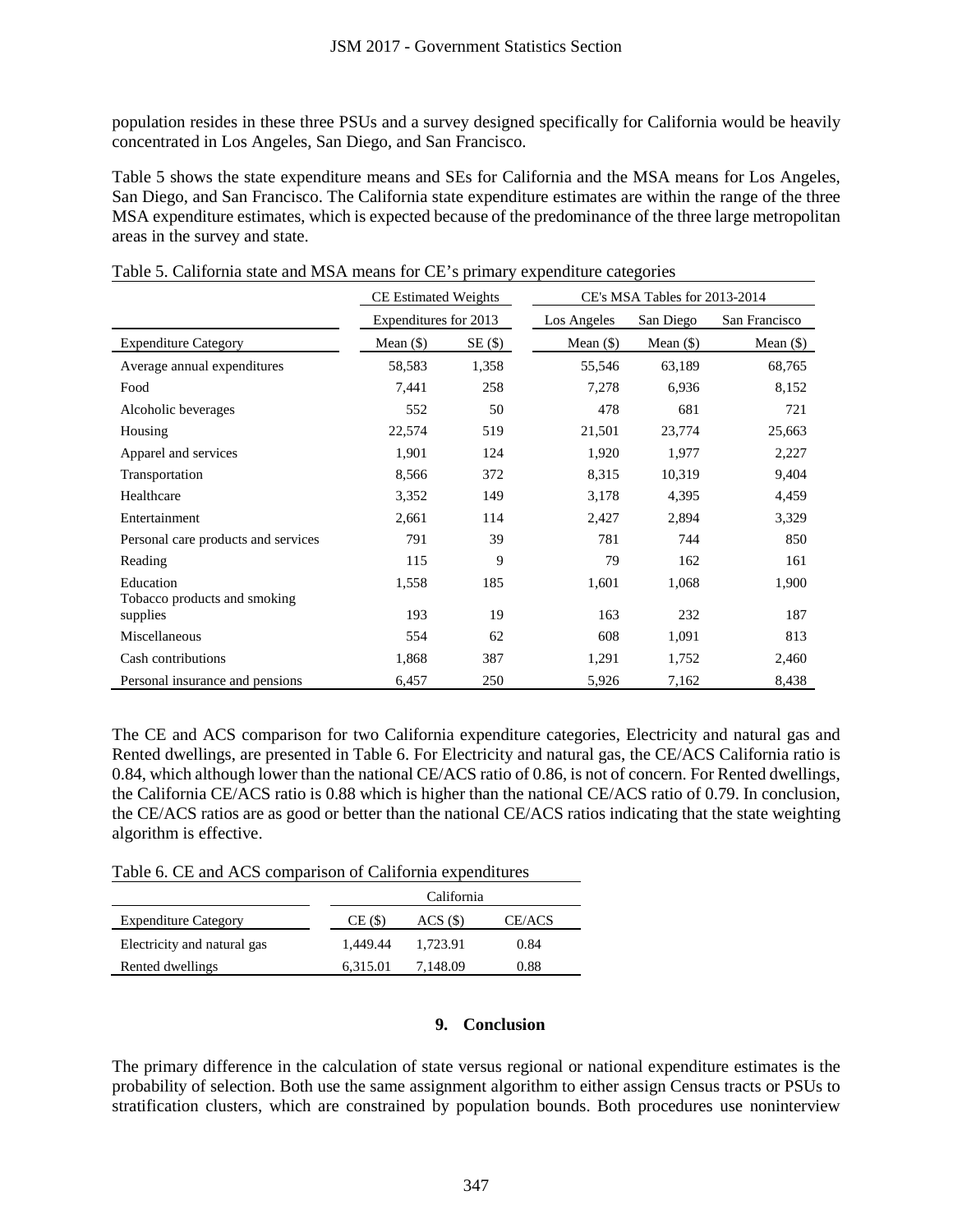adjustment and calibration to adjust the weights to known population counts from the Current Population Survey. The state estimates use jackknife to calculate the variances, whereas regional and national estimates are calculated using BRR.

The states selected, New Jersey, Florida, and California, have a range of number of Census tracts as well as PSU coverage. In New Jersey, every county was in a self-representing PSU, allowing for the dropping of counties, re-calculating the CU weights and expenditure estimates, and comparing with the expenditure estimates using all counties. The estimates were close, indicating that the state weight algorithm will produce accurate state expenditure estimates for states with less sampled population. Florida has one selfrepresenting PSU, Miami, and multiple non-self-representing PSU. California has multiple selfrepresenting PSUs and one or more non-self-representing PSUs. For all three states, the expenditure estimates are similar to CE's two-year MSA tables. It is important, but often difficult to compare CE's estimates to other surveys. The survey purposes are different, and the other survey may oversample in certain demographics. It is seldom an exact comparison. For the two expenditure categories: Electricity and natural gas and Rented dwellings, CE's estimates were consistently lower than ACS's estimates. The state CE/ACS ratios were equivalent or better than the national level ratios, indicating that the quality of the state estimates is equal to the national estimates. JSM 2017 - Government Statistics Section<br>
dijust the weights to known population cou<br>
ackknife to calculate the variances, wherea<br>
, Florida, and California, have a range of p,<br>
, veery county was in a self-representing<br>
U

It might be beneficial to calculate state estimates using two years of data. This would increase the sample size, making the mean and variance more precise*.* 

Although, the procedure to calculate state weights is experimental, it is a promising approach, producing consistent expenditure estimates under varying PSU coverage.

## **10. Disclaimer**

Any opinions expressed in this paper are those of the author and do not constitute policy of the Bureau of Labor Statistics.

## **11. References**

- Dotson, M. (2016). Eating and Drinking in Miami: consumer expenditures 2010-2014, Beyond the Numbers: Regional Economies, vol. 5, no. 11 (US Bureau of Labor Statistics), [https://www.bls.gov/opub/btn/volume-5/eating-and-drinking-in-miami-consumer-expenditures-](https://www.bls.gov/opub/btn/volume-5/eating-and-drinking-in-miami-consumer-expenditures-2010-14.htm)[2010-14.htm.](https://www.bls.gov/opub/btn/volume-5/eating-and-drinking-in-miami-consumer-expenditures-2010-14.htm)
- King, S., Schilp, J., and Bergmann, E. (2011). Assigning PSUs to a Stratification PSU. Proceedings of the American Statistical Association, Section on Survey Methods Research, 2235-2246.
- King, S. (2012). A "First-Cut" at Forming Rural PSUs. Proceedings of the American Statistical Association, Section on Survey Methods Research, 4055 -4066.
- Murphy, P., (2008). An Overview of Primary Sampling Units (PSUs) in Multi-Stage Samples for Demographic Surveys. Proceedings of the American Statistical Association, Section on Government Statistics, 2856-2863.
- Neiman, D, King, S., Swanson, D., Ash, S., Enriquez, J., and Rosenbaum, J. (2015). Review of the 2010 Sample Redesign of the Consumer Expenditure Survey. Proceedings of the American Statistical Association, Section on Survey Methodology, 2522-2536.